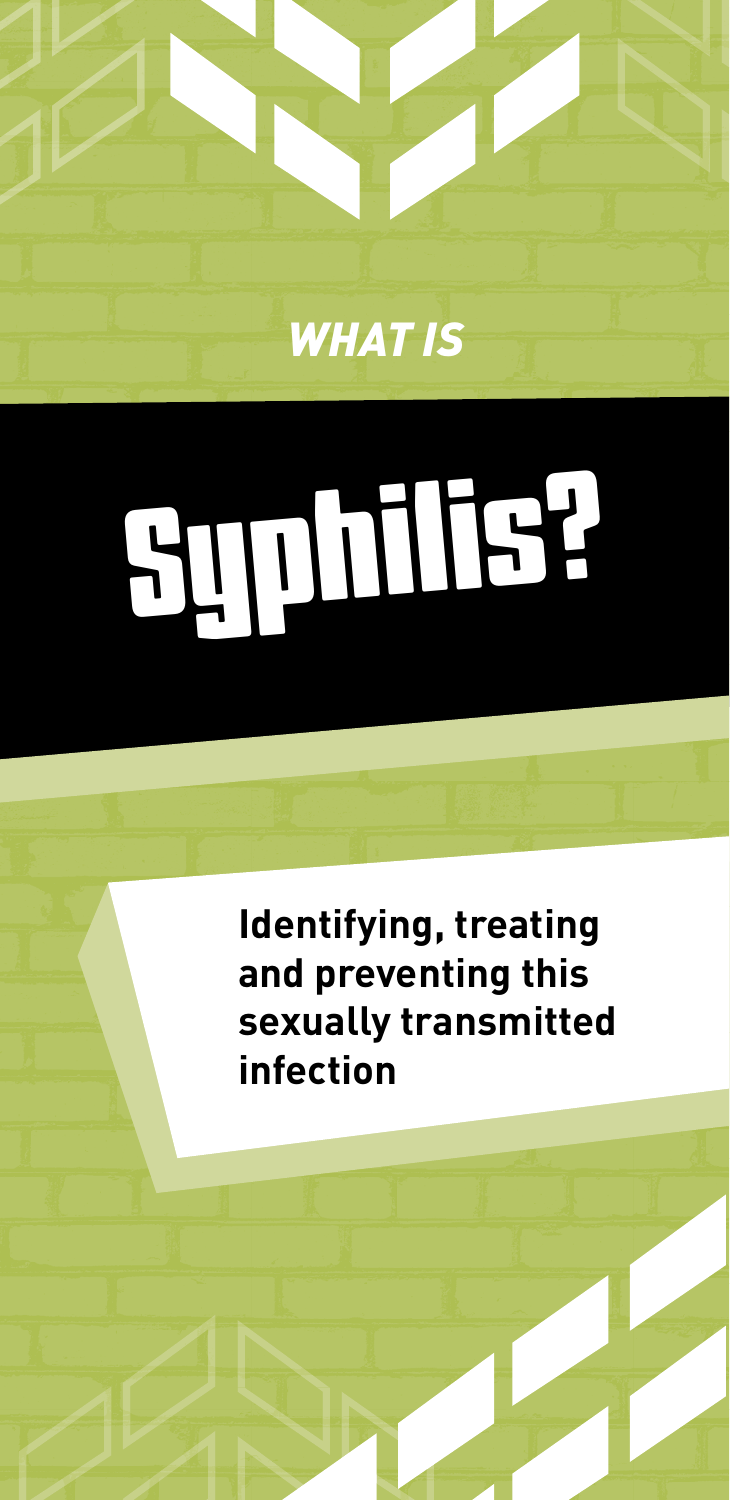## **What is syphilis?**

Syphilis is a sexually transmitted infection (STI) caused by bacteria. Syphilis can be easily treated and cured with antibiotics. If it is not treated, it can lead to serious health complications.

# **How do you get it?**

Syphilis is a type of infection. You can catch it through having sex or any sexual contact (oral, vaginal, or anal) with someone who has syphilis. It can be passed from a pregnant woman to her baby, and can cause a miscarriage, a still-birth, or syphilis infection in the baby if the mother is not treated.

# **How do I know if I have syphilis?**

It is possible to have syphilis, but not have any signs or symptoms. If you do have signs or symptoms, they will depend on the stage of the infection. There are three stages of infection, fection in which you can read about on the next page. People in the first two stages of syphilis are infectious during sexual contact.

<mark>You can</mark> have syphilis without having any symptoms, which is why sexually active people should have a regular blood test to check if they have it. All pregnant women (even if they've never had any symptoms) should be tested during their pregnancy.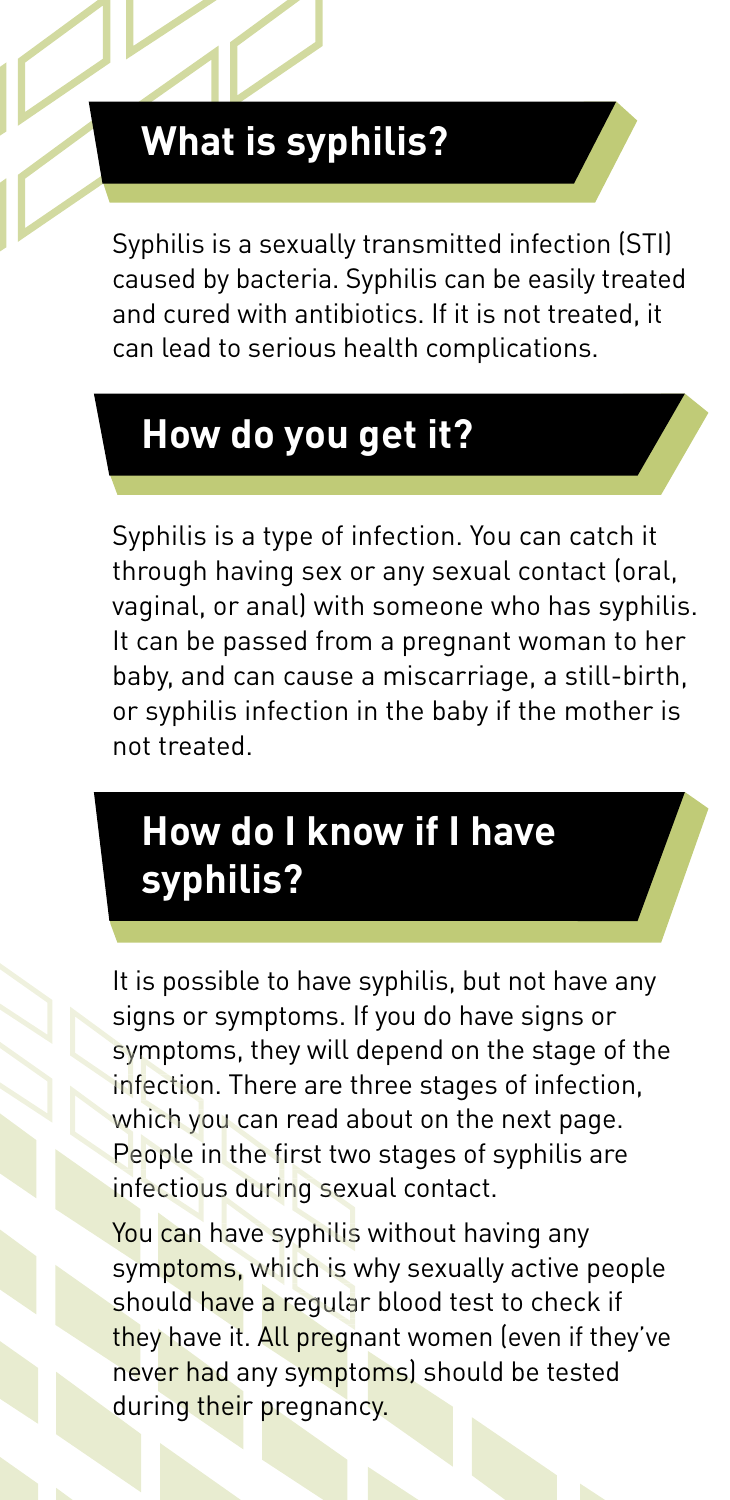# **Primary stage**

Signs can appear about 3 weeks after becoming infected with syphilis. The first sign of syphilis is usually a sore or ulcer. It can last for 3–6 weeks. It can be:

- on the genitals, anus, or mouth
- painless
- hard to see.

The sore will eventually heal, even without treatment. However, even if the sore has healed, you can still pass syphilis on to other people.

### **Secondary stage**

Signs and symptoms of secondary syphilis can appear while first stage syphilis sores are still healing, or a long time after the sores have healed. The most common sign is a red or brown spotty rash, usually on your hands and feet, which can last for six months. Other signs and symptoms include:

- swollen lymph glands (neck, armpits, groin)
- high temperature
- hair loss
- muscle and joint pain
- headaches
- tiredness
- warty growths in skin folds, especially in the genital or anal areas. e ex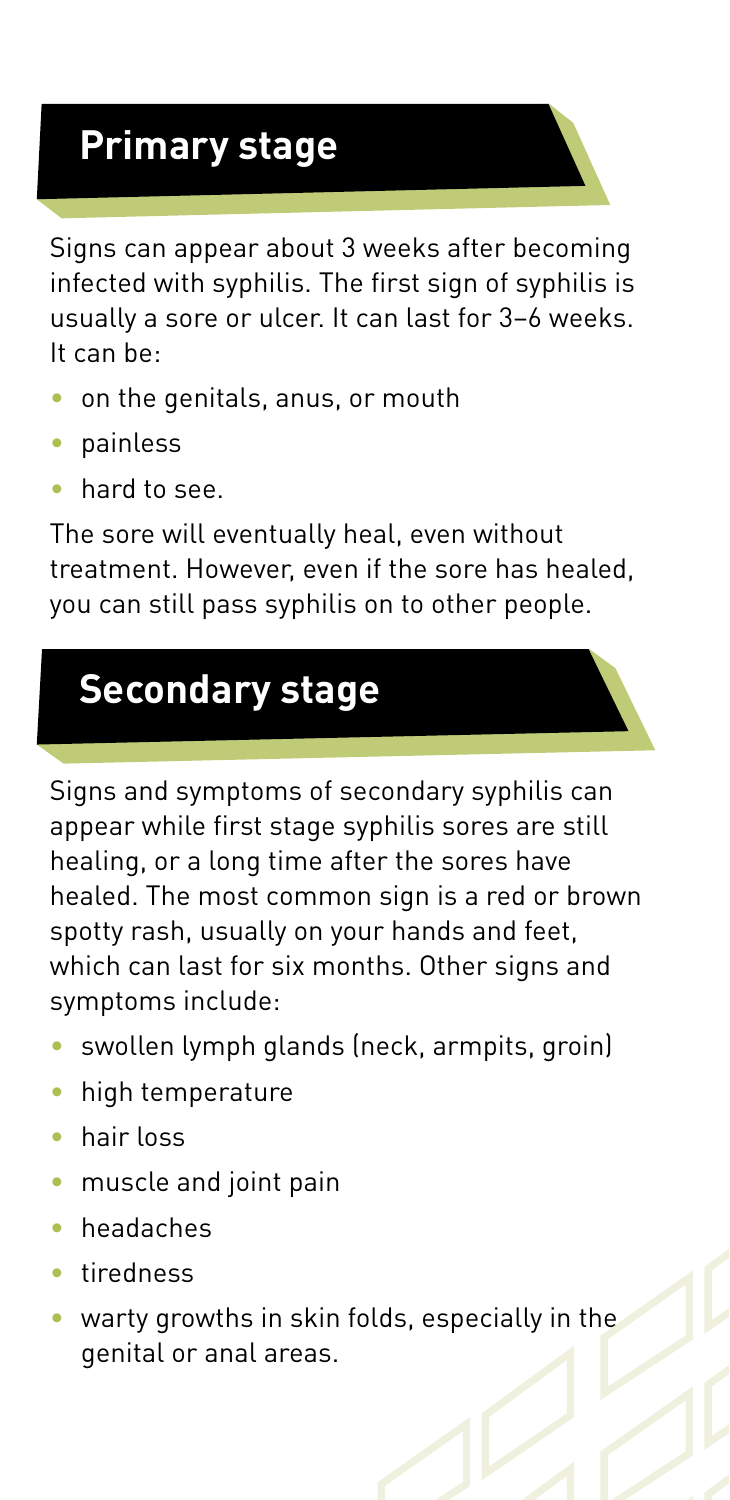# **Tertiary (late) stage**

Late stage syphilis happens years after the initial infection. It can damage your heart, brain, nerves, eyes, blood vessels, liver, bones, and joints.

These symptoms will only occur if syphilis is not treated.

### **How can I treat it?**

Syphilis is easily treated with antibiotics, usually penicillin. You need to get treatment even if your symptoms go away on their own, otherwise you can pass syphilis on to other people. How long you'll have to take antibiotics depends on the stage of syphilis. You'll need to take follow-up blood tests to check that the treatment has worked. Even after you've been treated, it's possible to get syphilis again in the future.

# **Who should I tell?**

If you find out you have syphilis, you need to tell anyone you've had sex with (including oral sex) in the last six months. They need to see their doctor to get tested and treated. Don't have sex if you or your partner(s) think you might have syphilis. sex<br>the<br>hav<br>mig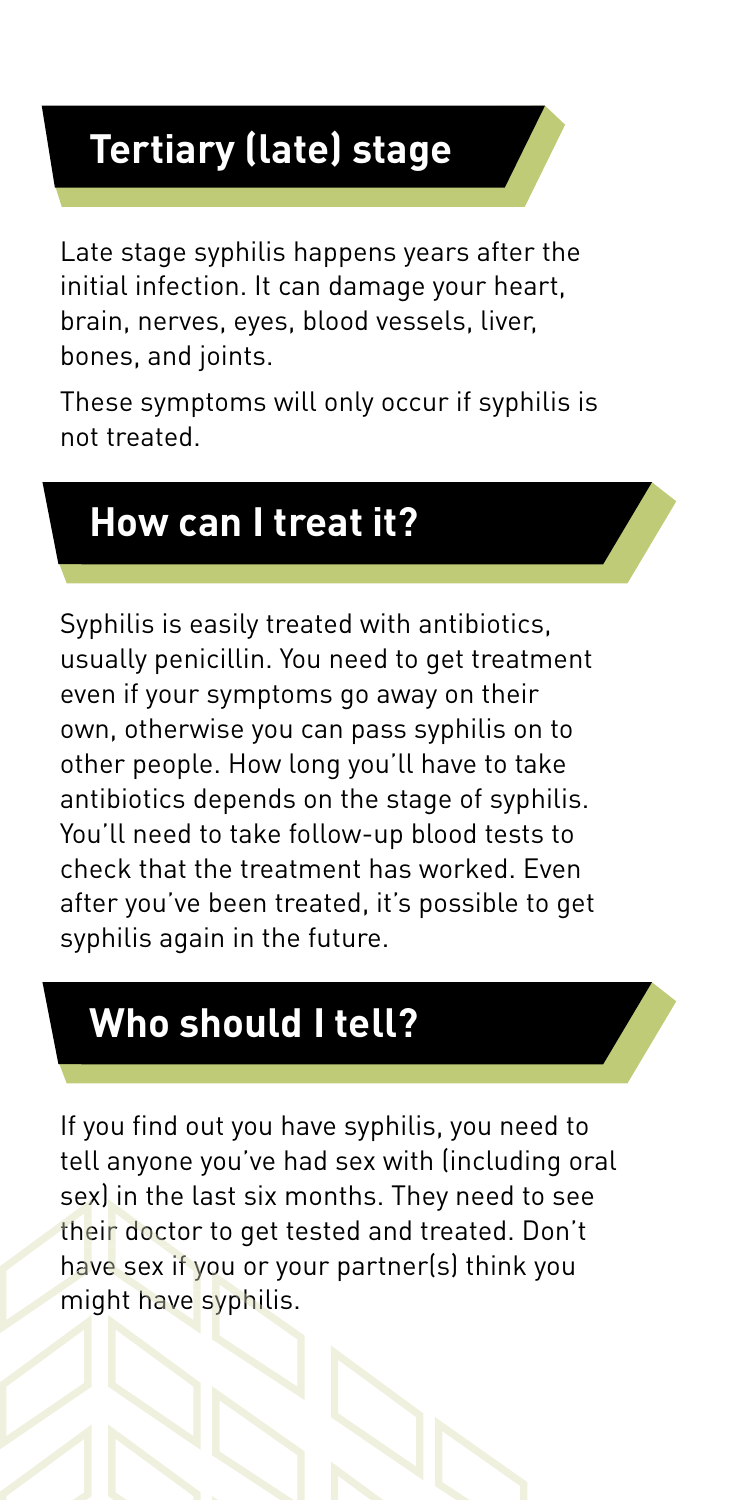# **Can you prevent it?**

You can lower your chances of catching syphilis and other STIs by using a condom correctly.

#### **Important information**

- Cover your penis with the condom before it touches your partner's vagina, mouth, or anus.
- Use a new and lubricated condom each time you have sex.
- Only use condoms that haven't expired (check the expiry date on the packet).
- Open the packet carefully to avoid tearing the condom.

Have regular sexual health checks, especially if you have a new partner or have multiple partners. Don't have sex if you or your partner(s) think you might have syphilis.

Use condoms or avoid having sex until 7 days after you and your partner(s) have finished treatment.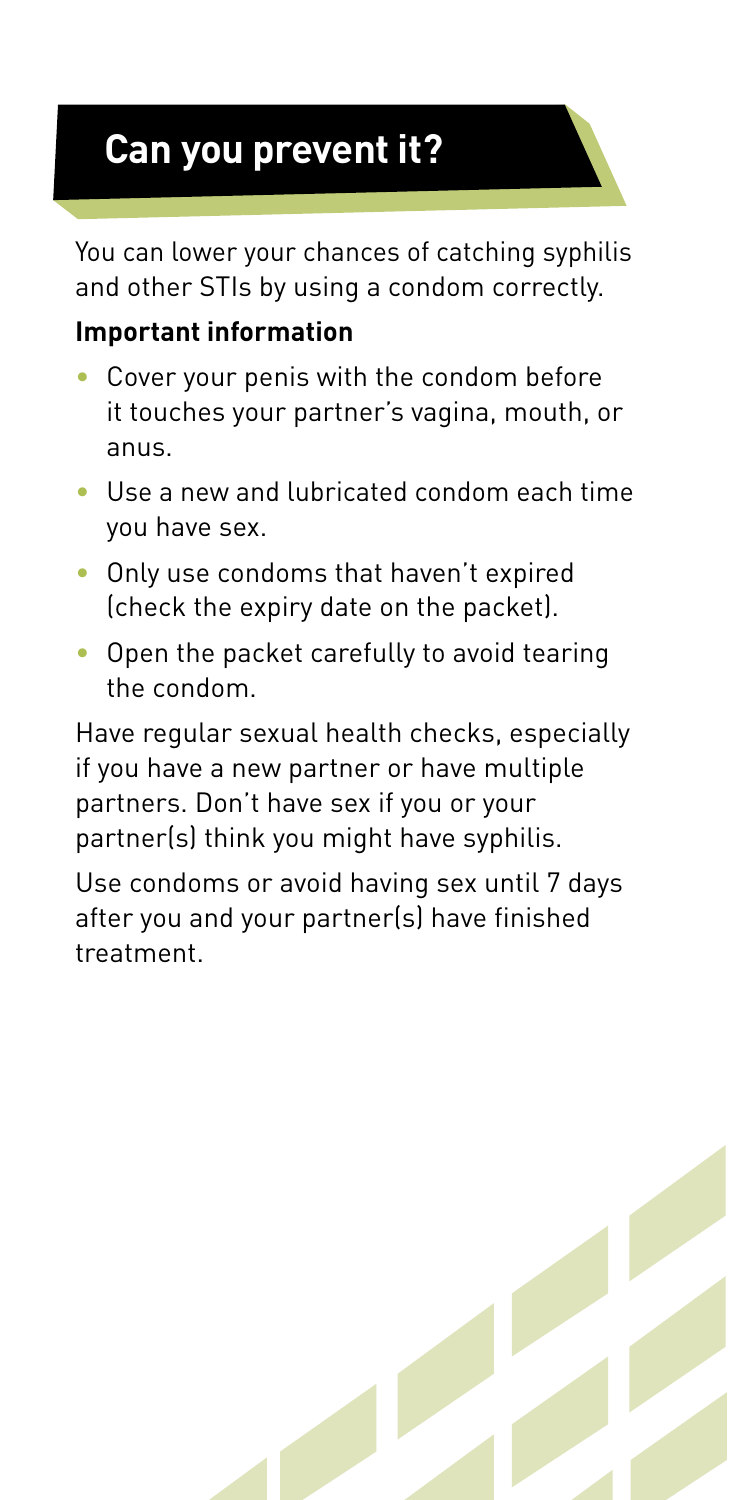#### **How to use a condom**

#### **Follow these steps**

- Before the condom touches the penis, check the condom is the right way up (figure 1).
- Do this by pinching the top of the condom and rolling it down a little. It should roll down easily (figure 2).
- Continue pinching the top of the condom and roll it onto the hard penis, all the way down to the base (figure 3).
- Apply a water-based lubricant to the condom (figure 4). Do not use oil-based lubricants, like Vaseline®, as they can damage the condom.
- After ejaculating (cumming) and then withdrawing, hold the condom onto the base of the penis to stop semen from spilling. Carefully remove the condom from the penis and wrap it in tissue or toilet paper. Put it in the rubbish.

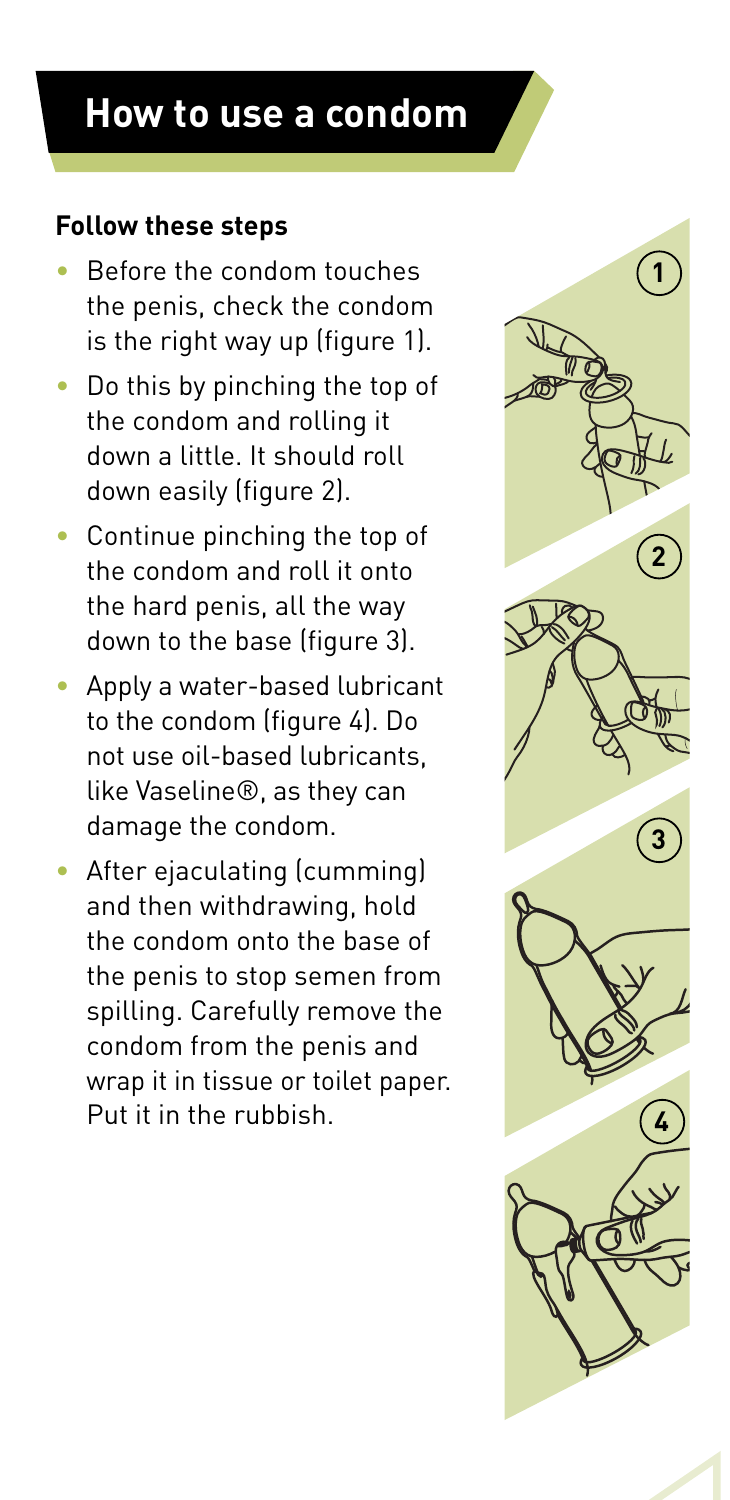# **More information**

You can get more information about syphilis and other STIs from:

- your doctor or nurse
- the public health nurse at your school
- Student Health Services at your university, polytechnic or school
- youth health clinics in your area
- Sexual Health Services for clinics in your area, visit www.nzshs.org/clinics
- Family Planning for clinics in your area, call (free) 0800 INFOLINE (0800 4636 5463) or visit www.familyplanning.org.nz
- Just the Facts website, visit https://www. justthefacts.co.nz/sexually-transmittedinfections-stis/

Read the following leaflets (available from your health provider and the HealthEd website www.healthed.govt.nz):

- *Chlamydia: Information Guide.* Code HP4609
- *What is Gonorrhoea?* Code HE1442
- *What is Genital Herpes?* Code HE1443
- *What are Genital Warts?* Code HE1444
- *Should I Have a Sexual Health Check?* Code HE1445
- *Being Safer Sexually.* Code HE7002
- *A Compact Guide to Sexual Health.* Code HE1438.